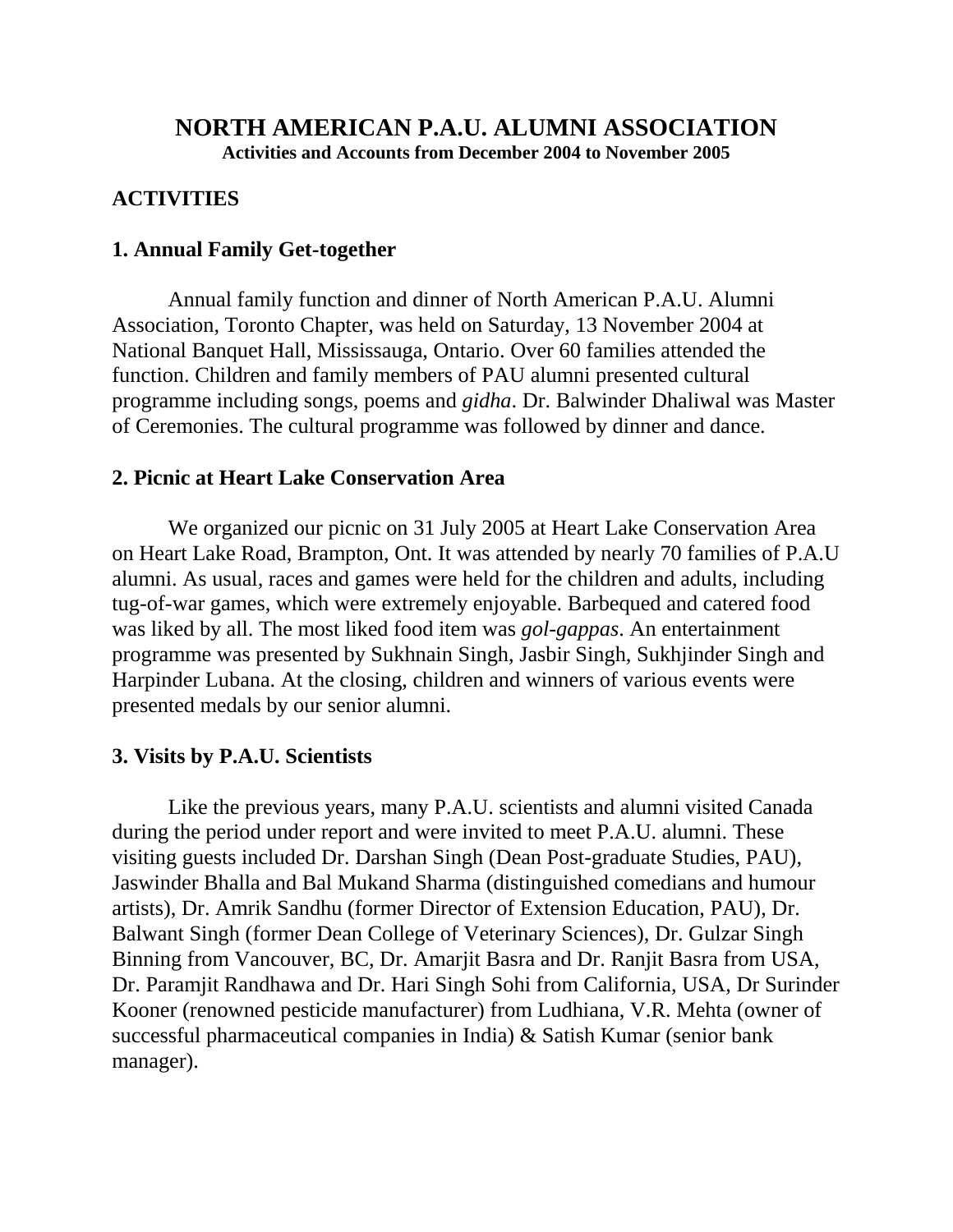#### **4. Accommodation Arrangements at PAU**

We had requested Dr. Darshan Singh, Dean Post-graduate Studies, to streamline reservation of accommodation for NAPAUAA members visiting Ludhiana. Owing to his efforts, the Vice-Chancellor of PAU has ordered that the visiting PAU alumni will be allotted rooms in the University Guest Houses on priority basis subject to their payment of the required room charges. Alumni from Canada, USA and Australia can inform the Warden, University Guest Houses about their period of stay at Ludhiana in advance by e-mail, fax or in writing for reservation of accommodation. The order of the Vice-Chancellor has been printed in this souvenir.

## **5. Meeting of the General Body**

A general body meeting was called on 23 October 2005 at 1330 Midway Blvd., Unit # 1, Mississauga, Ontario. Despite continuous advertisement in various newspapers and on radio about this meeting, only 26 persons attended. After thorough discussions, a committee was constituted to give recommendations on the following issues:

- i) Annual membership
- ii) Drafting of mission statement and constitution
- iii) Structure and term of executive committee
- iv) Year-end of activities
- v) Criteria for honouring visiting guests from PAU, Department of Agriculture Punjab and alumni from other parts of the world
- vi) Other issues

Two meetings of this committee have been held under the chairmanship of Harjit Dhaliwal. Other members of the committee are: Iqbal Bhangu, Paramjit Birdi, Kirpal Bodal, Kuldip Chahal, Manjit Dhindsa, Jagtar Shergill, Satwant Sidhu and Varinderpal Singh. The final report of this committee will be submitted to the general body for approval in April 2006. The committee members request the input of your ideas and comments regarding these issues or any other issues related to our association. Please send your comments or ideas to any member of the committee. You can find contact telephone numbers and e-mail addresses in the list of alumni printed in this souvenir.

*Suggestions from alumni to improve the functioning of our association are always welcome.*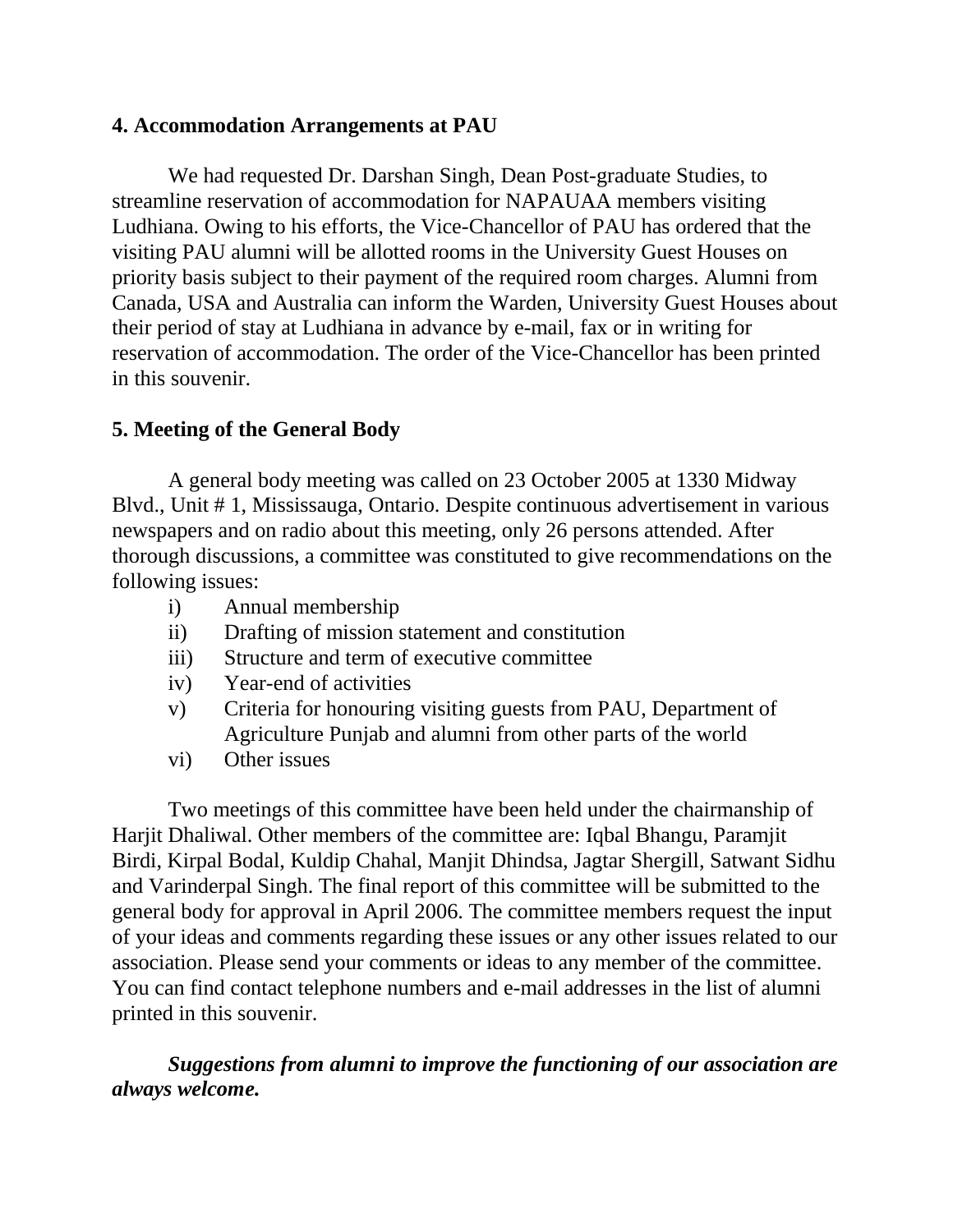# **ACCOUNTS**

## **1. Annual Function at National Banquet Hall, 13 November 2004**

## **Funds collected:**

| Collection through dinner tickets:<br>Collection through advertisements in souvenir | \$3,950.00<br>\$1,400.00 |
|-------------------------------------------------------------------------------------|--------------------------|
| <b>Total funds collected:</b>                                                       | \$5,350.00               |
| <b>Expenses:</b>                                                                    |                          |
| Payment to National Banquet Hall:                                                   | \$4,000.00               |
| D.J. charges:                                                                       | 250.00                   |
| Liquor & beer:                                                                      | 969.65                   |
| Tickets, gift certificates, etc.:                                                   | 226.50                   |
| Liquor license:                                                                     | \$<br>25.00              |
| <b>Total expenses:</b>                                                              | \$5,781.15               |
| <b>Balance:</b>                                                                     | 431.15)                  |

## **2. Picnic at Heart Lake Conservation Area, 31 July 2005**

This year there was no fee to attend the picnic which was fully sponsored by: Ravi Sodhi, Paramjit Birdi, Kuldip Chahal, Tejinder Bedi, Iqbal Bhangu, Harbans Brar, K.P. Singh Rathode, Kuldip Sidhu, Tehal Brar, Satwant Sidhu, Kuldip Garcha, Amarjit Bal, Beant Bhatti, Ranjit Singh, Varinder Pal Singh, Sukhdev Sekhon, Kulwant Gill, Subhash Sharma and Manjit Dhindsa

#### **3. Other Expenses (2004-2005)**

| Dr. Darshan Singh, Jaswinder Bhalla<br>& Bal Mukand Sharma welcome & honour | Sponsored by Subhash Sharma                                                                                     |
|-----------------------------------------------------------------------------|-----------------------------------------------------------------------------------------------------------------|
| Dr. Balwant Singh & Dr. Amrik Sandhu<br>welcome & honour                    | Sponsored by Subhash Sharma,<br>Manjit Dhindsa, Iqbal Bhangu,<br>Ranjit Singh, Kuldip Chahal &<br>Tejinder Bedi |